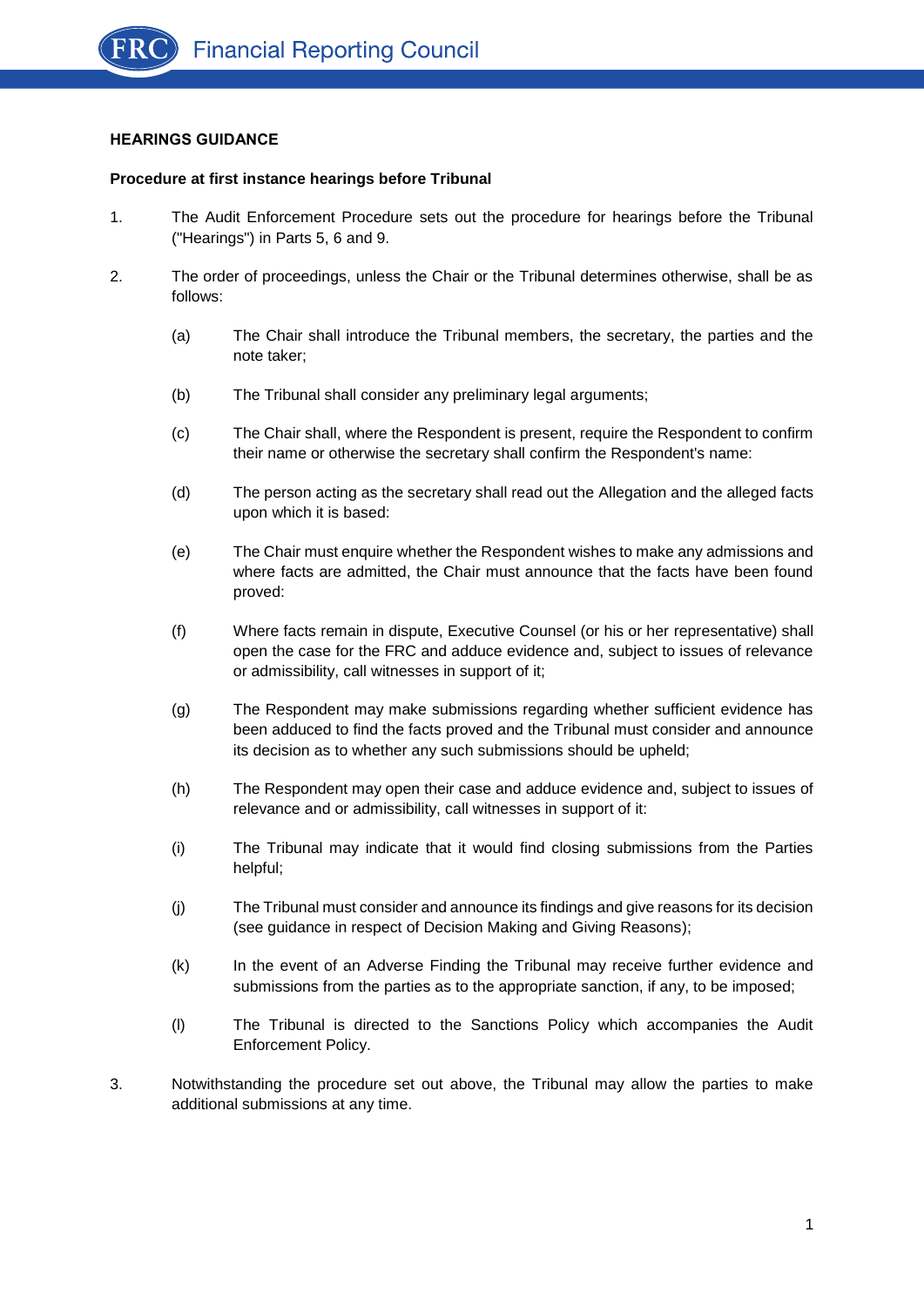

# **Adjournments**

- 4. The Tribunal may, of its own volition or upon the application of a party, adjourn the proceedings<sup>1</sup>. At any stage before making a decision as to sanction, the Tribunal may adjourn for further information or reports to be obtained in order to assist it in exercising its functions in order for the parties to prepare submissions in relation to sanction.
- 5. In considering whether to adjourn the hearing, the Tribunal shall receive submissions from the parties and have regard to the fairness to both parties and the public interest<sup>2</sup>.

### **Deliberations**

6. At any stage when the Tribunal needs to deliberate, this must be undertaken in the absence of the parties. A secretary may attend the Tribunal during their private deliberations.

### **Secretary**

- 7. A member of the Secretariat shall act as secretary to any Tribunal or Appeal Tribunal.
- 8. The secretary will keep a record, or ensure a record is kept, of all decisions made by the Tribunal and the Appeal Tribunal and the reasons for them.

### **Record of Hearing**

- 9. The Tribunal, assisted by the Secretariat, must ensure all hearings are recorded in writing or electronic form. Any party to the proceedings must, on application to the Tribunal, be furnished with a transcript of the record of any part of the hearing at which he was entitled to be present.
- 10. The only exception to the above provision is that the private deliberations of the Tribunal must not be recorded.

#### **Witness Evidence**

- 11. A party may not call a person to be a witness unless that party has provided to the other party a written statement of evidence provided by the witness (which includes an attestation and signature by the person making it) in accordance with the Standard Directions or any Case Management Direction unless the Tribunal determines otherwise.<sup>3</sup>
- 12. The Chair or the Tribunal may refuse to allow witness to give evidence or to give evidence on a particular matter if the Chair or the Tribunal is not satisfied that the witness is in a position to produce relevant testimony or is satisfied that all parts of the evidence that a witness is to provide, or to provide on a particular matter, should have been disclosed to the other party at an earlier stage of the proceedings.
- 13. The Tribunal may, upon the application of the party calling a witness, direct any details which may identify that the witness shall not be revealed in public.<sup>4</sup>

<sup>&</sup>lt;sup>1</sup> Rule 45 of Audit Enforcement Procedure.

<sup>2</sup> Rule 46 of Audit Enforcement Procedure

<sup>3</sup> Rule 37 of Audit Enforcement Procedure

<sup>4</sup> Rule 40 of Audit Enforcement Procedure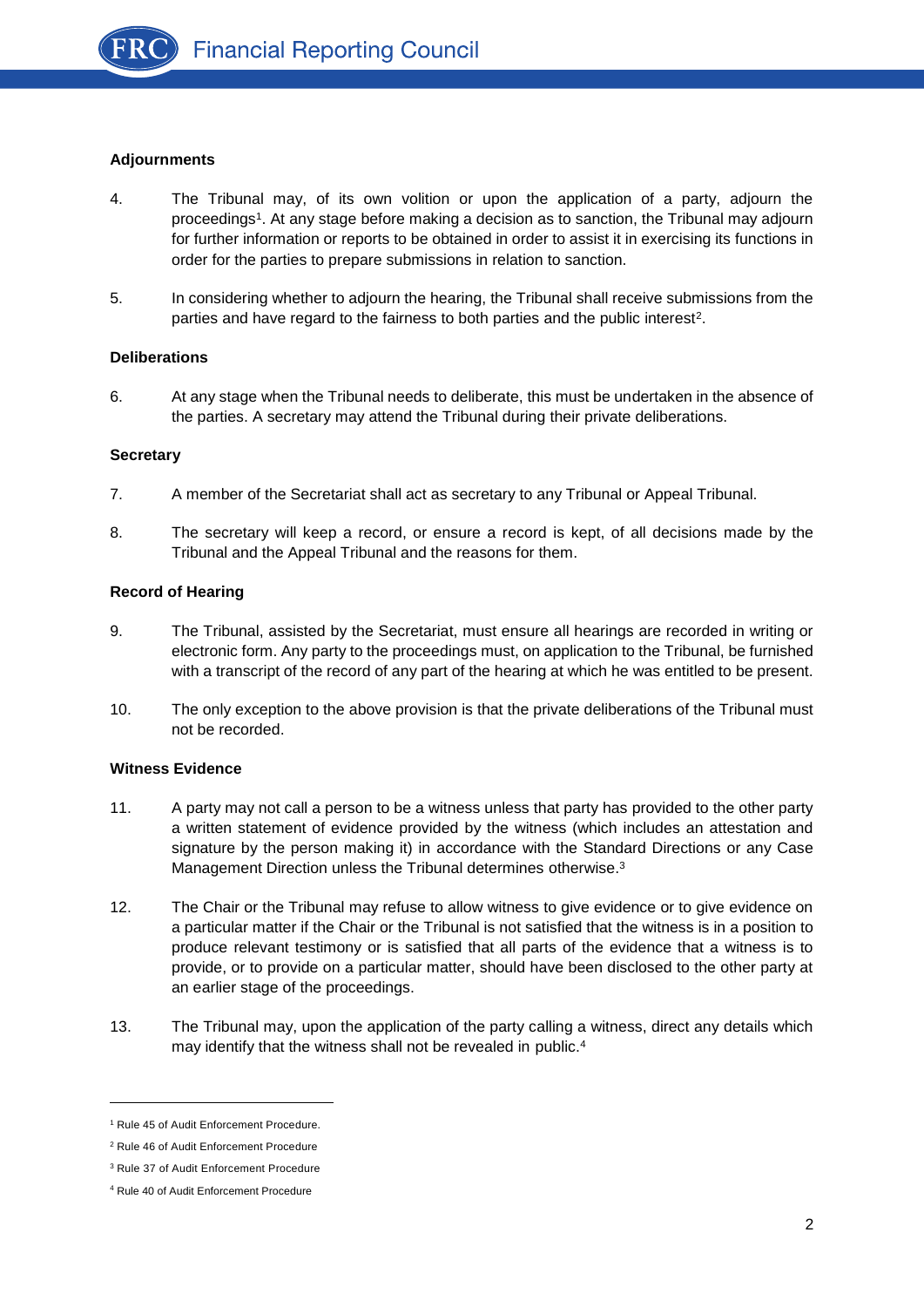

- 14. Witnesses are required to take an oath, or to affirm, before they give their oral evidence.
- 15. In accordance with the Standard Directions, a witness's statement shall stand as their evidence in chief.
- 16. Witnesses, other than the Respondent:
- (a) will usually be examined by the party calling them;
- (b) may be cross examined;
- (c) may then be re-examined by the party calling them;
- (d) may then be questioned by the Tribunal. Questions from the Tribunal should be concise, relevant and focused. It is not appropriate for Tribunal members to conduct "fishing expeditions" or to rehearse evidence without good reason;
- (e) the parties may then question the witness on matters arising out of the Tribunal's questions, with the party calling the witness given the last opportunity to do so;
- (f) any further questioning of a witness is to be at the discretion of the Tribunal.
- 17. The Tribunal may wish to give warnings to witnesses that they should not discuss the case with anyone during any breaks in their evidence and to remind witnesses that they are still under oath when the hearing resumes. This could also include an additional warning to witnesses, once their evidence has concluded, not to discuss their testimony with any witnesses who are still to be called.

#### **Special Measures<sup>5</sup>**

- 18. Where the Chair and/or Tribunal consider that the quality of a witness's evidence is likely to be adversely affected, the Tribunal may adopt such measures as it considers necessary to receive evidence from the witness. This could include: a witness whose first language is not English; a witness with a physical disability who requires assistance to give evidence; a witness who complains of intimidation; a witness who is significantly impaired in relation to intelligence or social functioning; and any witness under the age of 18.
- 19. Measures adopted by the Tribunal may include, but are not limited to: the use of video links, the use of pre-recorded evidence as the evidence in chief of a witness, provided that the witness is present at the hearing for cross-examination and questioning; and use of interpreters (including signers and translators).

#### **Disruptive Behaviour**

20. Rule 51 provides that the Tribunal may exclude any person whose conduct has disrupted or is likely to disrupt proceedings. The Tribunal may permit the person to return, if at all, subject to certain conditions.

#### **Non Attendance of a Witness**

21. Where a witness refuses to attend or does not attend without having provided any prior warning of their non-attendance, the reasons for a witness's refusal or non-attendance may need to be

<sup>5</sup> Rule 43 of Audit Enforcement Procedure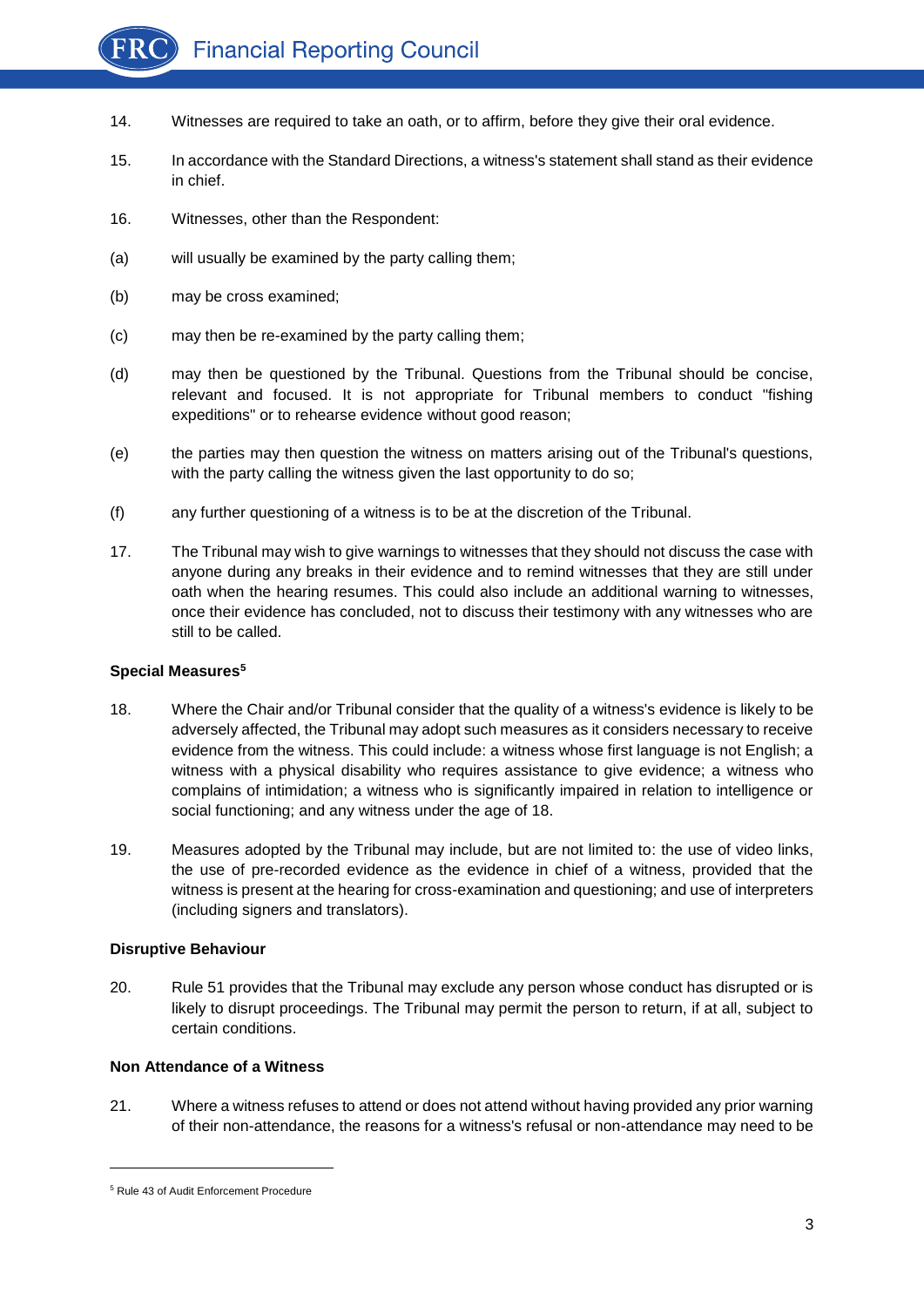investigated and the Tribunal may consider adjourning for a short time while enquiries are made.

#### **Respondent as a Witness**

- 22. The Tribunal may not compel the Respondent to be a witness; the Respondent is entitled to rely on his privilege against self-incrimination. This does not undermine the FRC's power to require the Respondent to provide information in accordance with Schedule 2 of the Statutory Auditors and Third Country Auditors Regulations 2016.
- 23. Where the Respondent is a witness, they:
	- (a) will usually examined by the person representing them or, if there is no such person, must be questioned by the Tribunal through the Chair;
	- (b) may then be cross examined;
	- (c) may then be re-examined by the person representing them (if any);
	- (d) may then be questioned, with leave of the Chair, by the Tribunal whether or not they are represented.

### **Non Attendance of the Respondent<sup>6</sup>**

- 24. Where the Respondent has failed to attend a Case Management Meeting or Hearing, the Chair or Tribunal may continue in the Respondent's absence if:
	- (a) satisfied that notification of the meeting or hearing date was properly given; and
	- (b) it is fair to proceed in all the circumstances.
- 25. The Tribunal should demonstrate that it appreciates that the discretion to proceed in the Respondent's absence is to be exercised with a high degree of care and caution.<sup>7</sup>
- 26. Lord Bingham of Cornhill in the case of *R v Jones (Anthony Williams)<sup>8</sup>* stated that "*the discretion to commence a trial in the absence of a defendant should be exercised with the utmost care and caution*". The same judgment provided a helpful list of factors that should be considered before proceeding in the absence of the person concerned registered person. These factors are conveniently identified at paragraph 3-222 of Archbold 2016:

"*Whilst the list was not exhaustive, it provided an invaluable guide. The Court of Appeal had said that in exercising the discretion, fairness to the Defendant was of prime importance, but*  fairness to the prosecution should also be taken into account. The judge should have regard *to all the circumstance, including:*

<sup>6</sup> Rule 48 of Audit Enforcement Procedure

<sup>7</sup> *Raheem v Nursing and Midwifery Council* [2010] EWHC 2549; *Adeogba v GMC* [2014] EWHC 3872 (Admin)

<sup>8</sup> [2002] UKHL 5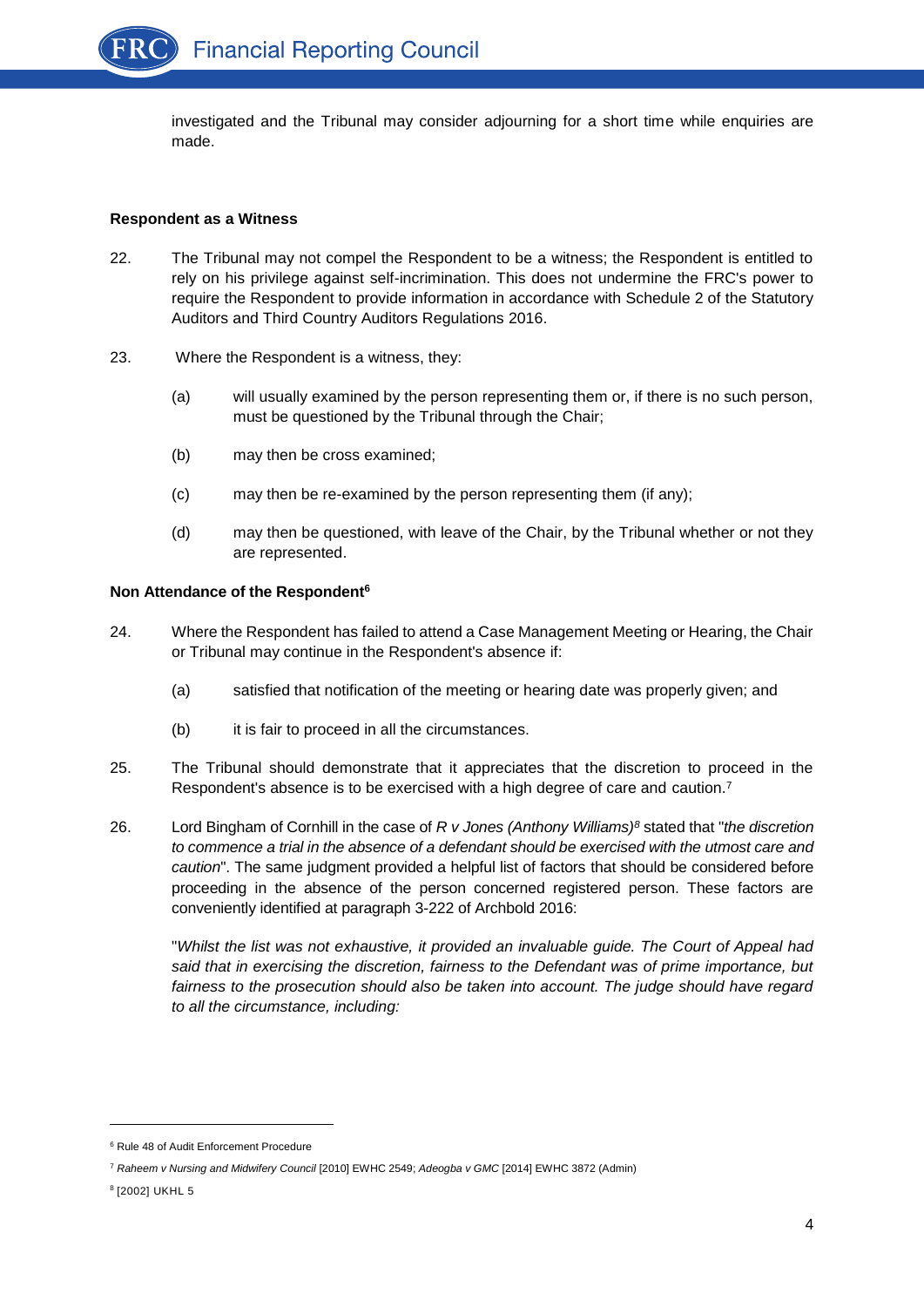

- *(a) The nature and circumstances of the Defendant's behaviour in absenting himself from the trial or disrupting it, and in particular whether the behaviour was voluntary and so plainly waived the right to be present;*
- *(b) whether the adjournment would resolve the matter;*
- *(c) the likely length of such an adjournment;*
- *(d)* whether the Defendant, though absent, wished to be represented or had waived *his right to representation;*
- *(e) whether the Defendant's representatives were able to receive instructions from him and the extent to which they could present his defence [...];*
- *(f) the extent of the disadvantage to the Defendant in not being able to present his account of events;*
- *(g) the risk of the jury [i.e. the Committee] reaching an improper conclusion about the absence of the Defendant;*
- *(h) the general public interest that a trial should take place within a reasonable time;*
- *(i) the effect of the delay on the memories of witnesses;*
- *(j) where there was more than one defendant, and not all had absconded, the undesirability of having separate trials."*
- 27. The Respondent (who is an individual) may claim ill health as a reason for their non-attendance. The Respondent has the right to be present when the case is put against him and it is wrong for a Tribunal, in the face of unchallenged medical evidence submitted by the Respondent that he/she is not fit to attend a hearing, to proceed in their absence.<sup>9</sup> However, the mere fact that a registered person claims illness does not, of itself, require an adjournment of proceedings.<sup>10</sup>

#### **Representation<sup>11</sup>**

- 28. The Respondent may represent themselves or be represented by:
	- (a) a Solicitor or Counsel;
	- (b) another person at the Chair's or Tribunal's discretion providing that the person is not a witness in the case, a member or employee of the FRC.

#### **Unrepresented Respondents**

29. It should have been identified at an early stage of the proceedings, through the Standard Directions and/or Case Management Meeting, that a Respondent is or is likely to be unrepresented. It is possible that a case involving an unrepresented Respondent may have more case management directions than usual to ensure effective case management.

<sup>9</sup> *Brabazon-Denning v UKCC* [2001] 1HRLR 6

<sup>10</sup> *Yusuf v RPSGB* [2009] EWHC 867

<sup>&</sup>lt;sup>11</sup> Rule 52 of Audit Enforcement Procedure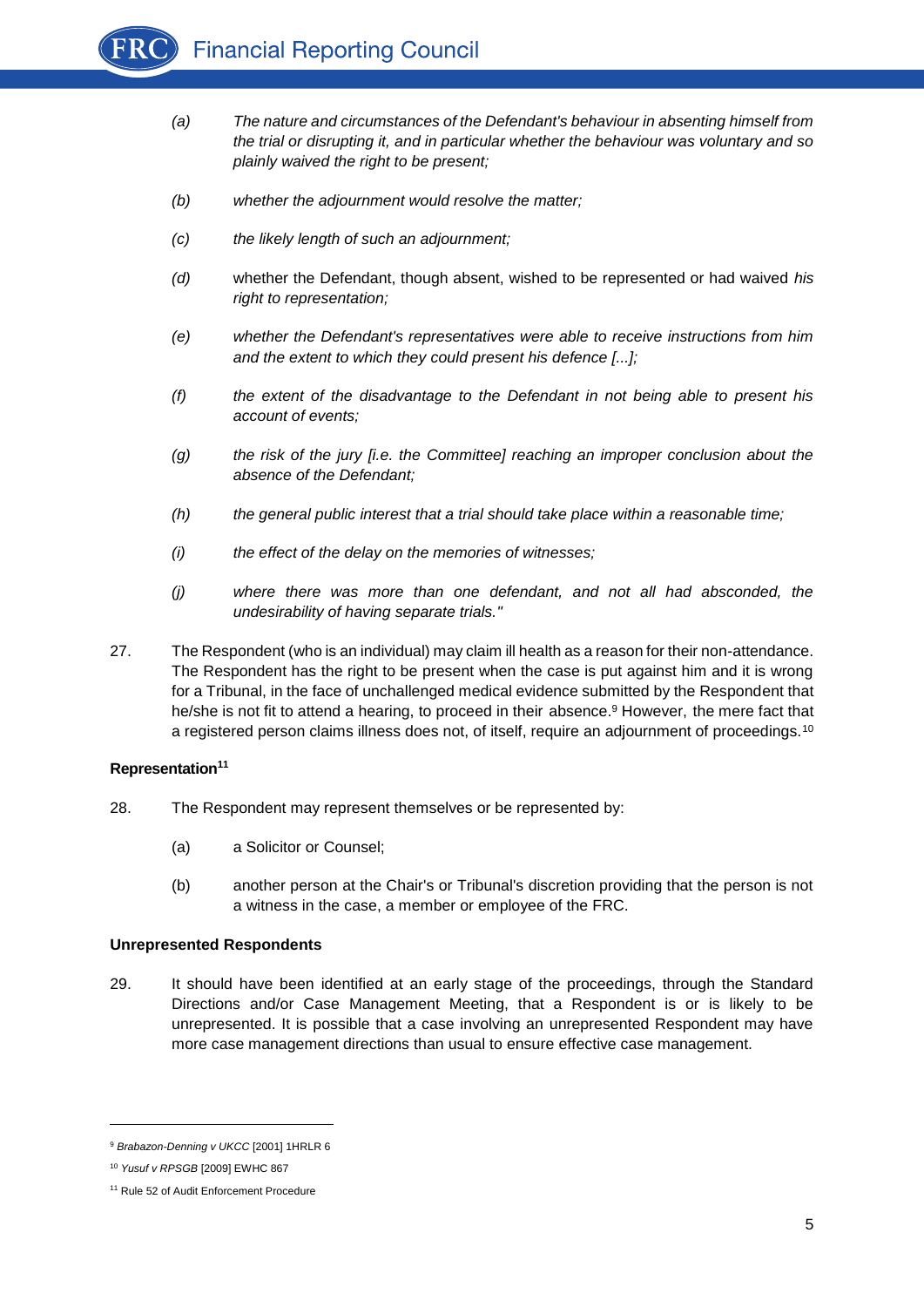- 30. The Tribunal should not make assumptions about the merits of the case on the basis that the Respondent has not obtained representation.
- 31. It may be necessary to provide further explanation on the procedure of a hearing than in other cases. However, the Tribunal should be mindful of its responsibility to act fairly and judicially to both parties and the possible inadvertent appearance of bias in its communications to the parties.
- 32. The Tribunal should communicate clearly and avoid legal jargon or abbreviations.

# **Joinder of Allegations**

- 33. The Tribunal can consider and determine Allegations against two or more Respondents at a single hearing where the Allegation against each Respondent concerned arises out of the same circumstances and it is appropriate in all the circumstances.
- 34. Where there is a joint hearing each Respondent has the right to exercise any of the rights accorded to a Respondent in these Rules whether or not any other joined Respondent exercises that right.
- 35. The order of proceedings will be altered to reflect the involvement of two Respondents.

### **Procedure on Appeal before Appeal Tribunal**

- 36. The Audit Enforcement Procedure sets out the procedure for hearings before the Appeal Tribunal in Parts 7 and 9.
- 37. Cases will only be heard by the Appeal Tribunal where the Chair of the Tribunal has given permission under Rule 66 which requires there to be arguable grounds and, other than in exceptional circumstances, the appeal to have been lodged within the 28 day time limit.
- 38. The Chair of the Appeal Tribunal may issue directions or arrange a Case Management Meeting to set out a timetable for the preparation for the hearing of an Appeal.
- 39. Any request to the Appeal Tribunal to hear any witness (which shall be only in respect of new evidence) shall be in writing and shall be accompanied by a statement in writing of the evidence proposed to be given by such witness. If the Appeal Tribunal accedes to the request, the party to the proceedings so requesting shall be responsible for arranging for the attendance of the witness before the Appeal Tribunal, at such time and place as the Appeal Tribunal may appoint.
- 40. The order of the proceedings on an appeal shall, unless the Appeal Tribunal otherwise directs, be as follows:
	- (a) submissions by the Appellant;
	- (b) if permitted by the Appeal Tribunal, the re-hearing of any witness called before the Tribunal and/or the receipt of fresh evidence followed by cross-examination and reexamination of such witnesses by or on behalf of the Executive Counsel or the Appellant, as the case may be;
	- (c) submissions by or on behalf of the Executive Counsel, including the submission of evidence and the calling of any witnesses;
	- (d) if requested by the Appellant, closing submissions by the Appellant.